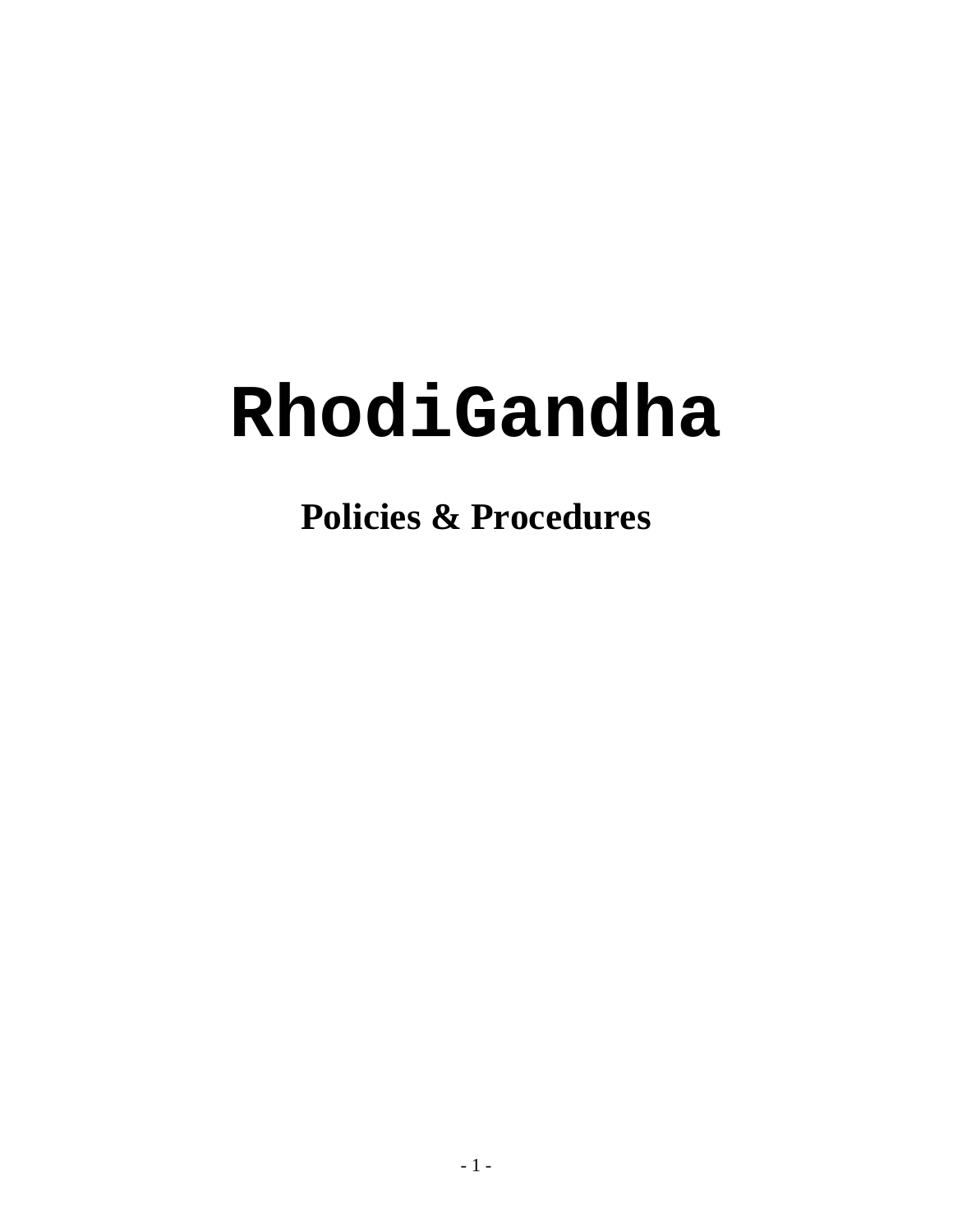## **Table of Contents**

| 1.  |                                                            |
|-----|------------------------------------------------------------|
| 2.  |                                                            |
| 3.  |                                                            |
| 4.  |                                                            |
| 5.  |                                                            |
| 6.  |                                                            |
| 7.  |                                                            |
| 8.  |                                                            |
| 9.  |                                                            |
| 10. |                                                            |
| 11. |                                                            |
| 12. |                                                            |
| 13. |                                                            |
| 14. |                                                            |
| 15. |                                                            |
| 16. |                                                            |
| 17. |                                                            |
| 18. |                                                            |
| 19. |                                                            |
| 20. |                                                            |
| 21. |                                                            |
| 22. |                                                            |
| 23. | RhodiGandha's 60-Day Purchase Guarantee and Return Policy8 |
| 24. |                                                            |
| 25. |                                                            |
| 26. |                                                            |
| 27. |                                                            |
| 28. |                                                            |
| 29. |                                                            |
| 30. | Sale, Transfer, or Assignment of a Sales organization10    |
| 31. |                                                            |
| 32. | Corporate and Partnership Guarantee for Owners11           |
| 33. |                                                            |
| 34. |                                                            |
| 35. |                                                            |
| 36. |                                                            |
| 37. |                                                            |
| 38. |                                                            |
| 39. |                                                            |
| 40. |                                                            |
| 41. |                                                            |
| 42. |                                                            |
| 43. |                                                            |
| 44. |                                                            |
| 45. |                                                            |
| 46. |                                                            |
| 47. |                                                            |
| 48. |                                                            |
| 49. |                                                            |
|     |                                                            |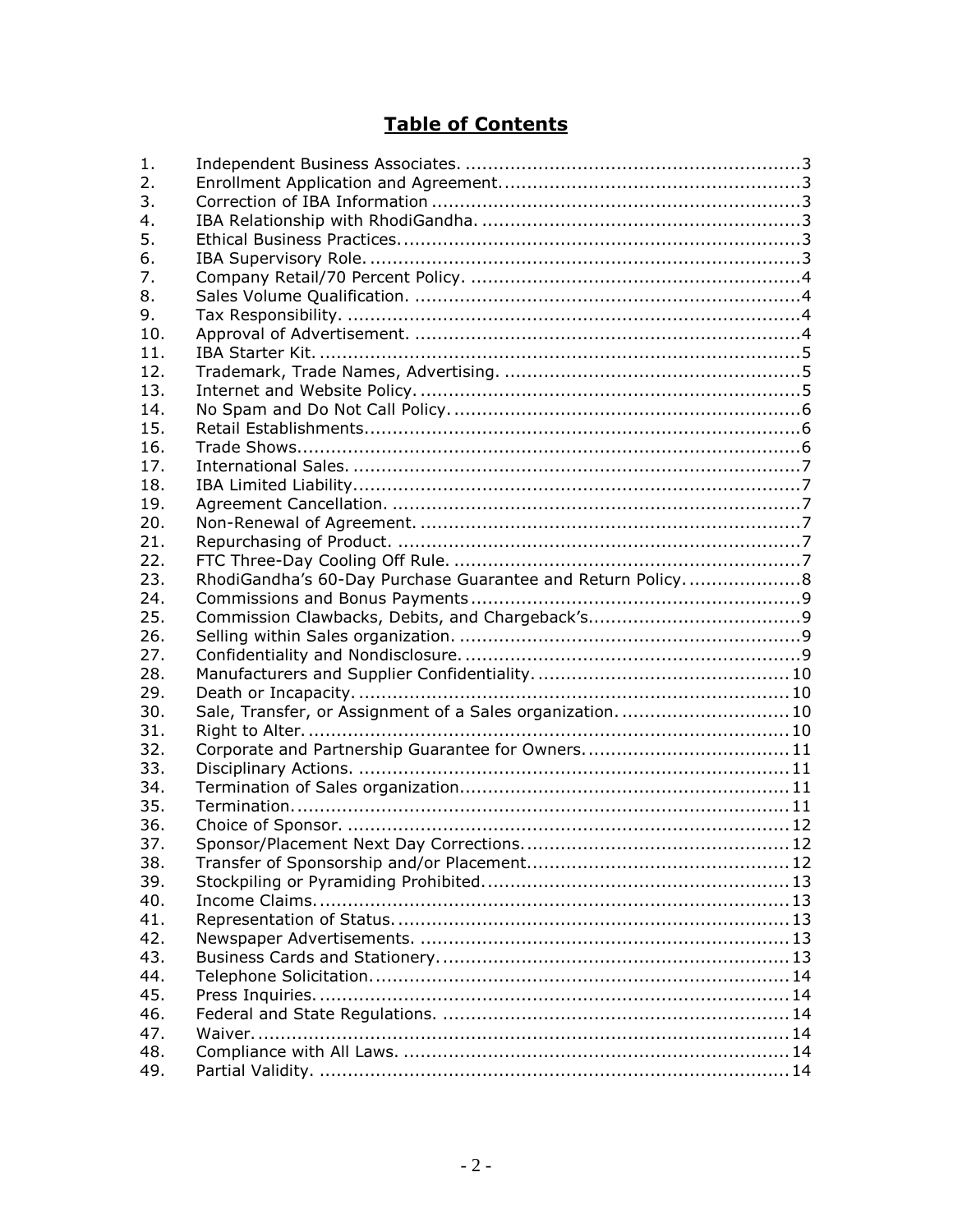Welcome to the RhodiGandha family. This policy and procedure guide is a reference for all Independent Business Associates of RhodiGandha. The guide will outline all ethical guidelines, contractual obligations, and the policies that relate to being an IBA. Which also includes; placing orders, processing refunds, exchanges, rules of the compensation plan and managing your business. Because federal, state and local laws, as well the business environment, periodically change, the Company reserves the right to amend these Policies and Procedures and its prices in its sole and absolute discretion.

## **1. Independent Business Associates.**

RhodiGandha is a network marketing Company that directly sells a nutritional product to consumers through *Independent Business Associates*, ("IBAs"). The policies and procedures herein are applicable to all IBAs. The IBA Agreement, the Policies and Procedures, and the RhodiGandha Compensation Plan collectively constitute the entire Agreement of the parties regarding their business relationship.

## **2. Enrollment Application and Agreement.**

An IBA is a person or Corporation which has completed an Application and Agreement that has been accepted by the Company. The Company reserves the right to accept or reject the new or renewal application of any individual or entity.

## **3. Correction of IBA Information**

The customer service department is always concerned that it has the most current information about you and your business. When there is a change in name, business, home address and/or phone number, or if the other information must be changed, please promptly report these changes in writing to RhodiGandha, Attn: Customer Service or change them in your BackOffice.

## **4. IBA Relationship with RhodiGandha.**

Each IBA is an independent contractor of RhodiGandha. The IBA Agreement between the Company and each IBA does not create an employer-employee relationship, partnership, or joint venture between the Company and the IBA. Each IBA is encouraged to set up his or her own hours and to determine his or her own methods of sale, so long as he or she complies with the policies and procedures of RhodiGandha. Each IBA shall hold harmless the Company from any claims, damages, or liabilities arising out of the IBA's business practices. IBAs have no authority to bind the Company to any obligation.

## **5. Ethical Business Practices.**

All IBAs shall safeguard and promote the reputation of the products of the Company and shall refrain from all unethical conduct that might be harmful to the Company or to the marketing of Company products or inconsistent with the public interest, and shall avoid all discourteous, deceptive, misleading, unethical, or immoral conduct or practices. IBAs must not make any remark or statement to any third party that is demeaning, defamatory, or negative toward the Company, its products, compensation plan, personnel, or any other IBA.

## **6. IBA Supervisory Role.**

Any IBA who sponsors other IBAs must fulfill the obligation of performing a bona fide supervisory role in the training of those sponsored. Each IBA must have ongoing contact and communication with their sales organizations and also provide management supervision. Examples of such supervision may include, but are not limited to: written correspondence, personal meetings, telephone contact, voice mail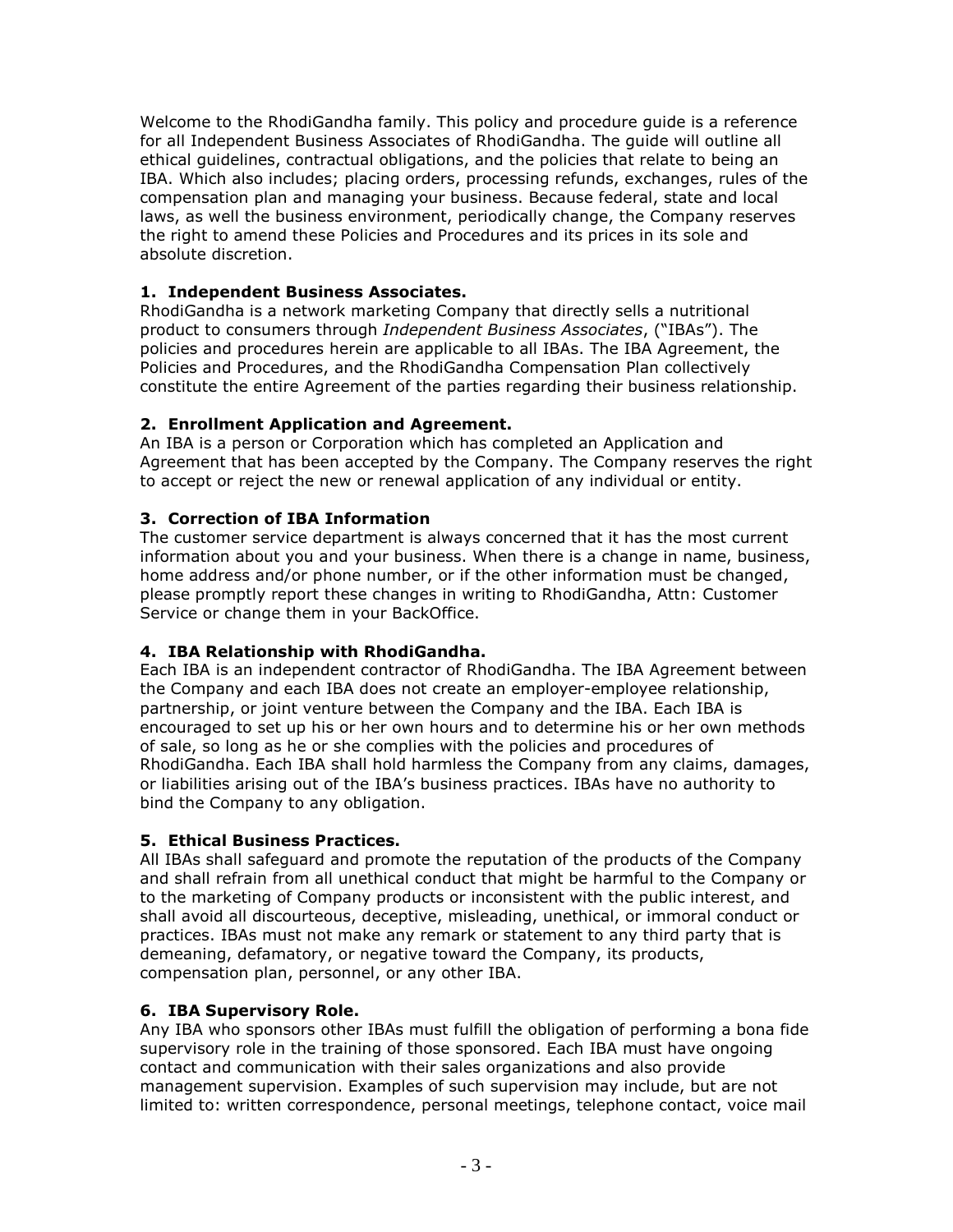contact, email, providing training sessions, and accompanying individuals to Company trainings. Each IBA should be able to provide evidence to the Company semiannually of his/her ongoing fulfillment of sponsor responsibilities.

## **7. Company Retail/70 Percent Policy.**

The Company program is based upon retail sales to the ultimate consumer. Every aspect of the program is designed to assist each IBA in the marketing of the Company's products and services to the general consuming public. As a dual consumer safeguard of the utmost importance to the company is the policy that each IBA should purchase products in commercially reasonable quantities and that under no circumstances may an IBA cause others to purchase products in amounts that are not reasonably expected to be sold to the consuming public within a one month period. In furtherance of these policies, the Company has adopted specific rules on retail sales and retailing referenced as the Company Retail/70 Percent Rules. In the interest of protecting the consumer and the IBA, the Company enforces this rule through a verification program.

#### **a. Company Retail/70 Percent Rule:**

**i.** Company Retail Rule:

Although the primary function of the Company is to sell products to the general consuming public, the Company realizes that its IBAs may wish to purchase a limited quantity of product for personal or family use. For this reason, your personal Sales Volume includes sales to non-IBAs, as well as reasonable amounts of purchases for personal or family use which are not made solely for purposes of qualification or advancement. Notwithstanding this policy, an IBA will not be eligible for bonuses or overrides unless he or she has generated at least \$25 Personal Sales Volume per month in sales to non-IBA retail customers.

**ii.** 70 Percent Rule: IBAs that hold product in inventory may not order additional product until they have sold or used for personal or family use at least 70 percent of the inventory they had on hand during the previous month.

#### **8. Sales Volume Qualification.**

Minimum personal and group sales volume requirements are a component to the compensation plan. Personal Sales Volume can be generated through IBA personal orders and orders from the IBA's preferred and retail customers that are fulfilled or drop shipped by the Company directly to the customer. An IBA's Personal Sales Volume under 200 in volume is not included in his or her Group Sales Volume. Personal Sales Volume over 200 in volume will be treated as Group Sales Volume.

#### **9. Tax Responsibility**.

Each IBA is responsible for paying local, state, and federal taxes due on earnings from commissions or any other earnings generated as a seller of Company products.

#### **10. Approval of Advertisement.**

Company IBAs shall not advertise Company products and/or marketing plans except as specifically approved by the Company. Company IBAs agree to make no false or fraudulent representations about the Company, the products, the Company compensation plan, or income potentials.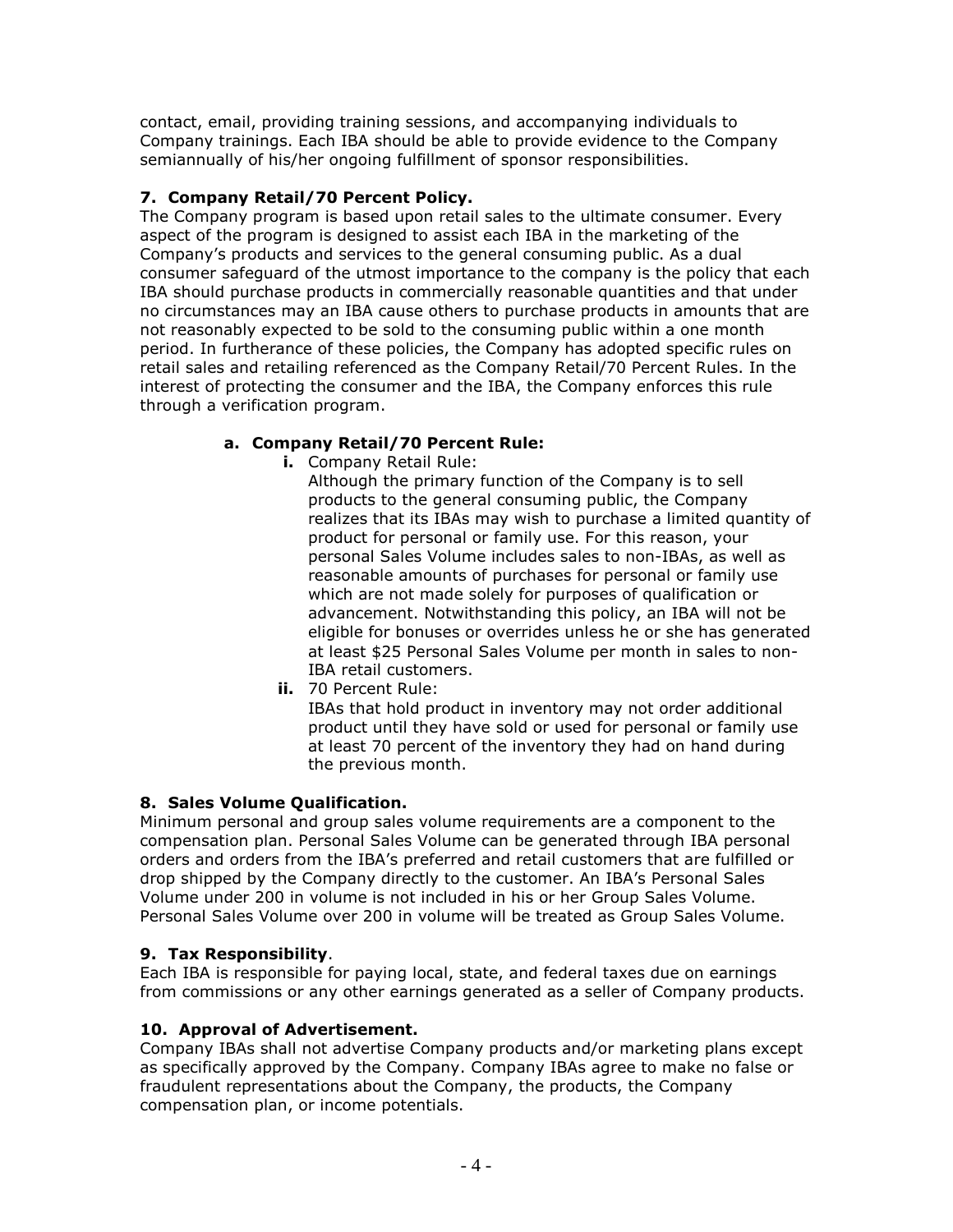#### **11. IBA Starter Kit.**

Each IBA is required to purchase a Starter Kit at the time of enrollment with the Company. The starter kit is sold at Company cost. This sum is not a service or franchise fee, but rather is strictly to offset costs incurred by the Company for educational and business materials required for an IBA of the Company. No other product purchase by the IBA is required.

## **12. Trademark, Trade Names, Advertising.**

The name of the Company and other names as may be adopted by the Company are proprietary trade names and trademarks of the Company. As such, these marks are of great value to the Company and are supplied to the IBA for IBA's use only in an expressly authorized manner. The IBA agrees to the following;

- **a.** Accept full responsibility for all verbal and written statements he or she makes regarding the Company product and Company marketing program that are not expressly contained in writing or in the advertising and promotional materials supplied directly by the Company.
- **b.** The Company will not permit the use of its copyrights, designs, logos, trade names, trademarks, etc. without its prior written permission.
- **c.** Materials whether printed, on film, produced by sound recording, or on the Internet are copyrighted and may not be reproduced in whole or in part by any IBA or any other person except as authorized by the Company.
- **d.** Any display ads or institutional or trademark advertising copy, other than covered in the foregoing rules, must be submitted to the Company and approved in writing by the Company prior to publication.
- **e.** All advertising copy, direct mailing, radio, TV, newspaper, and display copy must be approved in writing before being disseminated, published, or displayed with the exception of blind ads where no reference is made to the Company name or product name.
- **f.** No claims as to therapeutic or curative properties about the products may be made except those officially approved in writing by the Company or as contained in the official Company literature. In particular, no IBA may make any claim that the Company products are useful in the prevention, treatment or cure of any disease. Such statements can be perceived as medical claims. Not only is this against Company policy, but it is also against the laws governed by the United States Food and Drug Administration.

#### **13. Internet and Website Policy.**

The Company maintains an official corporate website. An IBA is allowed to advertise on the Internet through an approved Company program that allows the IBA to utilize Company authorized replicated websites ("Company Replicated Websites") that can be personalized with the IBA's message, contact information, and photo. These Company Replicated Websites resemble the Company website, giving the IBA a professional and company-approved presence on the Internet. Other uses of the Internet are subject to the following rules:

**a.** Only Company Replicated Websites may be used by an IBA to make reference to the product, the Company, or its principles unless otherwise approved to do otherwise.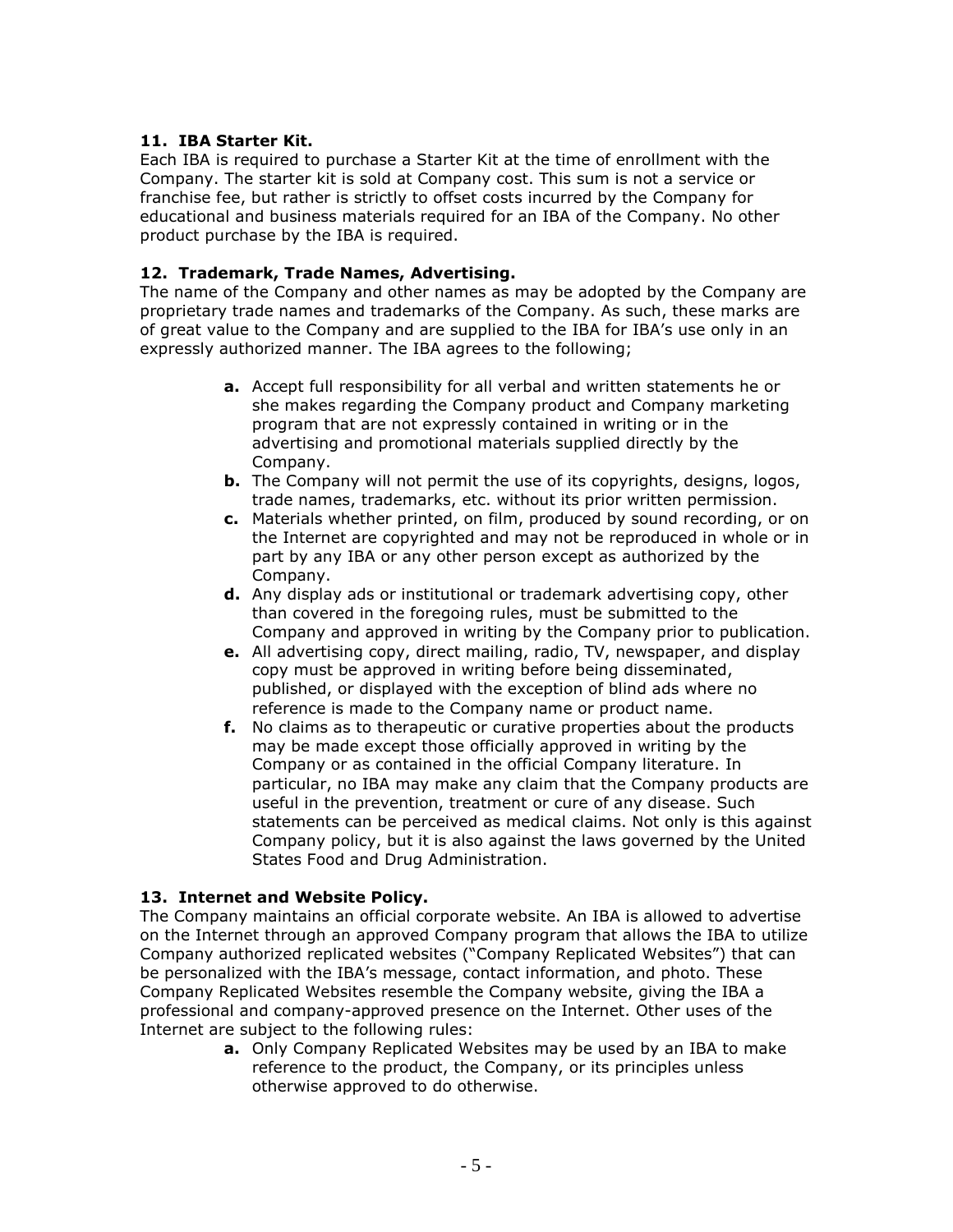- **b.** An IBA may produce websites with content about themselves, their team, and their training.
- **c.** No IBA may independently design a website that uses the Company logo or Company copyright images unless he or she has brought to our attention for approval.
- **d.** An IBA may not use the Company name, Company product names, or Company trademarked names, or any marks that are similar to such names, in any registered domain name or email address.
- **e.** No IBA may write their own copy regarding RhodiGandha products or the opportunity offered by the Company. If an IBA produces his or her own website with in compliance with this Policy, the site must use links to their Company Replicated Websites. Company published copy may only be used upon written pre-approval.
- **f.** An IBA may not use "blind" ads on the Internet that make product or income claims that are ultimately associated with Company products or the Company's compensation plan.
- **g.** All websites with reference to the RhodiGandha business or product other than the Company Replicated Websites must be submitted to the Company for written approval.
- **h.** Any person using Company logos, trademarks, etc. on the Internet or any other advertising medium, except as permitted by Company rules and regulations, shall be subject to immediate discipline, including termination of IBA status. The situation will be judged and the disciplinary action will be calculated by the participating body of the RhodiGandha Charter Member IBAs.

## **14. No Spam and Do Not Call Policy.**

The Company has a zero tolerance policy of spamming practices. An IBA that violate the Company's "No Spam" policy will be subject to termination, suspension, or disciplinary action that will be calculated by the participating body of the RhodiGandha Charter Member IBAs. With respect to "Do Not Call" laws, the Company prohibits an IBA from making phone solicitation calls relating to network marketing or direct selling opportunities or selling products to individuals or companies that have not first contacted or requested information from an IBA or the Company.

#### **15. Retail Establishments.**

Company products may only be displayed and sold in retail establishments (such as salons, doctors' offices, and health clubs where appointments for personal training or classes are scheduled) where the nature of the business permits the sale of such products to be conducted by an IBA. Only Company-produced literature, banners, or signage may be displayed as approved by the management of such retail spaces. Company products may not be sold in any retail establishment, even by appointment, if competitive products are sold in the establishment.

#### **16. Trade Shows.**

With written authorization from the Company, Company products and direct selling business opportunity may be displayed at trade shows by an IBA. Request for participation in trade shows must be received in writing by the Company at least two weeks prior to the show. Written authorization from the Company must be received before participating in the trade show. Company products and network marketing or direct selling business opportunity are the only products and/or business opportunity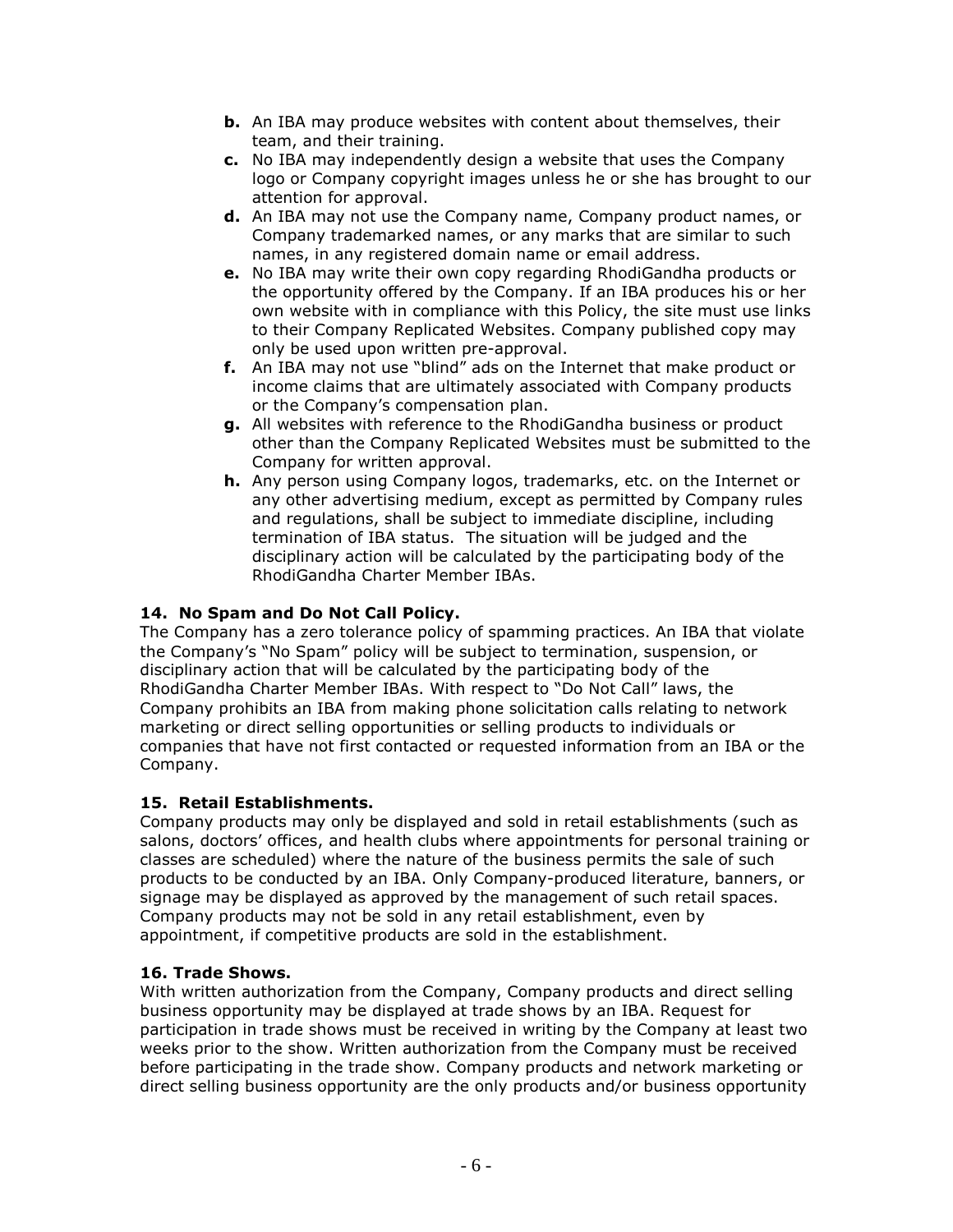that may be offered in a trade show booth. Only Company-produced marketing materials may be displayed or distributed.

## **17. International Sales.**

No IBA may export or sell directly or indirectly to an individual or business entity for the purpose of exporting the Company's products, literature, sales aids, or promotional material relating to the Company, its products, or the Company's programs, possession, or territories from the United States to any other country. An IBA that chooses to sponsor internationally may do so only in countries in which the Company has registered to operate its business and must comply fully with the Rules of Operation of a Company sales organization in that country. Any violation of the Company "International Sales" policy constitutes a material breach of IBA Agreement and is grounds for immediate termination of the sales organization. This action will be judged by the RhodiGandha Charter Member IBAs and disciplinary action will be voted on by these IBAs

## **18. IBA Limited Liability**.

The Company reserves the right to approve or disapprove of an IBA's change of business name or formation of partnership, corporation, or trust for tax planning, estate planning, and limited liability purposes. If the Company approves such a change by an IBA, the organization's name and the names of the principals of the organization must appear on the IBA Agreement application along with a social security number or federal identification number.

## **19. Agreement Cancellation.**

The IBA Agreement may be canceled at any time and for any reason by an IBA notifying the Company in writing of the election to cancel.

## **20. Non-Renewal of Agreement.**

If an IBA elects not to renew his or her IBA Agreement, all rights to bonuses, marketing position, and wholesale purchases cease. The terminated IBA's sales organization shall be transferred to his or her sponsor.

## **21. Repurchasing of Product.**

If an IBA who cancels the IBA Agreement has purchased products for inventory purposes or sales aids while the IBA Agreement was in effect, all products in a resalable condition that the IBA personally purchased from the Company under his or her own account number within 12 months prior to cancellation shall be repurchased. The repurchase of product shall be at a price of not less than ninety percent (90%) of the original net cost to the participant returning such goods, taking into account any sales made by or through such participant prior to notification to the Company of the election to cancel. The repurchase of sales aids is limited to a maximum refund of \$200 and shall be refunded no less than ninety percent (90%) of the \$200 maximum to the participant. In addition, the Company will honor statutory mandated buyback requirements of every jurisdiction. All repurchases and refunds are subject to the Commission, Clawbacks, Debits, and Chargeback's policy set forth below.

## **22. FTC Three-Day Cooling Off Rule.**

Notwithstanding the Company's longer retail customer guarantee policy, all retail sales must comply with the FTC Three-Day Cooling off Rule, which requires statutory language and notice of cancellation on the retail sales receipt. The three-day right of cancellation must be orally explained to the customer and the customer must receive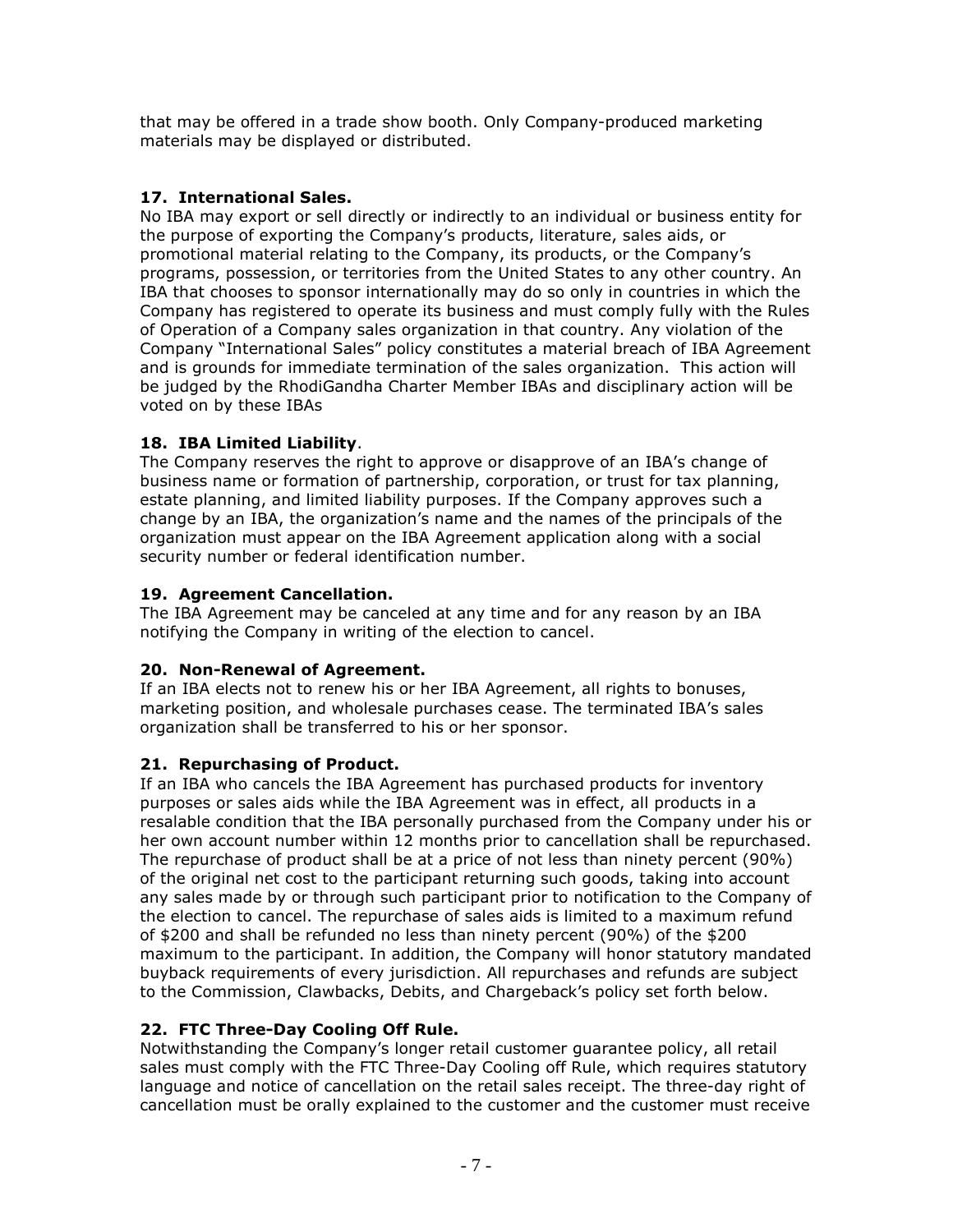two copies of the notice of cancellation that is on the back of the sales receipt and order form. It is the selling IBA's responsibility to ensure that the retail customer receives two copies of the receipt or order form at the time of the sale.

## **23. RhodiGandha's 60-Day Purchase Guarantee and Return Policy.**

If you are not satisfied with your RhodiGandha product we will refund your purchase price or replace the product for orders placed within 60 days of your initial product order, no questions asked. To receive a refund for a returned product, the following apply:

- **a.** Only product purchases made within 60 days of your initial order are eligible for refund.
- **b.** To request a refund you must contact Customer Service within 60 calendar days of your initial order date.
- **c.** Customer service will give you all necessary information for shipping the return product back to RhodiGandha corporate office.
- **d.** Obtain a Return Authorization Number from RhodiGandha customer service.
- **e.** Returns must be received within 10 business days of return authorization.
- **f.** This refund policy is available to IBA's and Customers on a onetime only basis.
	- **i.** This return policy applies to orders made by Preferred Customers, Retail Customers and purchases by RhodiGandha Independent Business Associates for personal use.
	- **ii.** When purchases are made directly from an Independent Business Associates on hand inventory the Distributor must uphold this Customer 60-Day Money Back Guarantee and Return Policy.
	- **iii.** We will not refund anymore than a 60 day supply which equates to no more than two cases of product.
	- **iv.** Refunds will be processed within 10 business days of receipt of product.
	- **v.** Once refund is complete you will be removed from our system.
- **g.** If you were paid a commission based on the sales volume of product that is being returned, and the returning IBA would not have been entitled to the commission but for the purchase of such sales volume, the amount of the commission the IBA received will be deducted from the refund. To avoid abuse of this refund policy, it is only available to Customers and IBAs on a onetime only basis.
- **h.** This return policy applies to orders made by Preferred Customers, Retail Customers and purchases by RhodiGandha Independent Marketing Consultants for personal use.
	- **i.** If an IBA returns product in excess of \$132 per year. This constitutes as a voluntary resignation of the IBA agreement.
- **i.** When purchases are made directly from an Independent Business Associate's on hand inventory the IBA must uphold this Customer 60- Day Purchase Guarantee and Return Policy.
- **j.** If an IBA's customer is dissatisfied with any RhodiGandha product, the IBA must refund the customer's purchase price of the product within 10 days of the said request.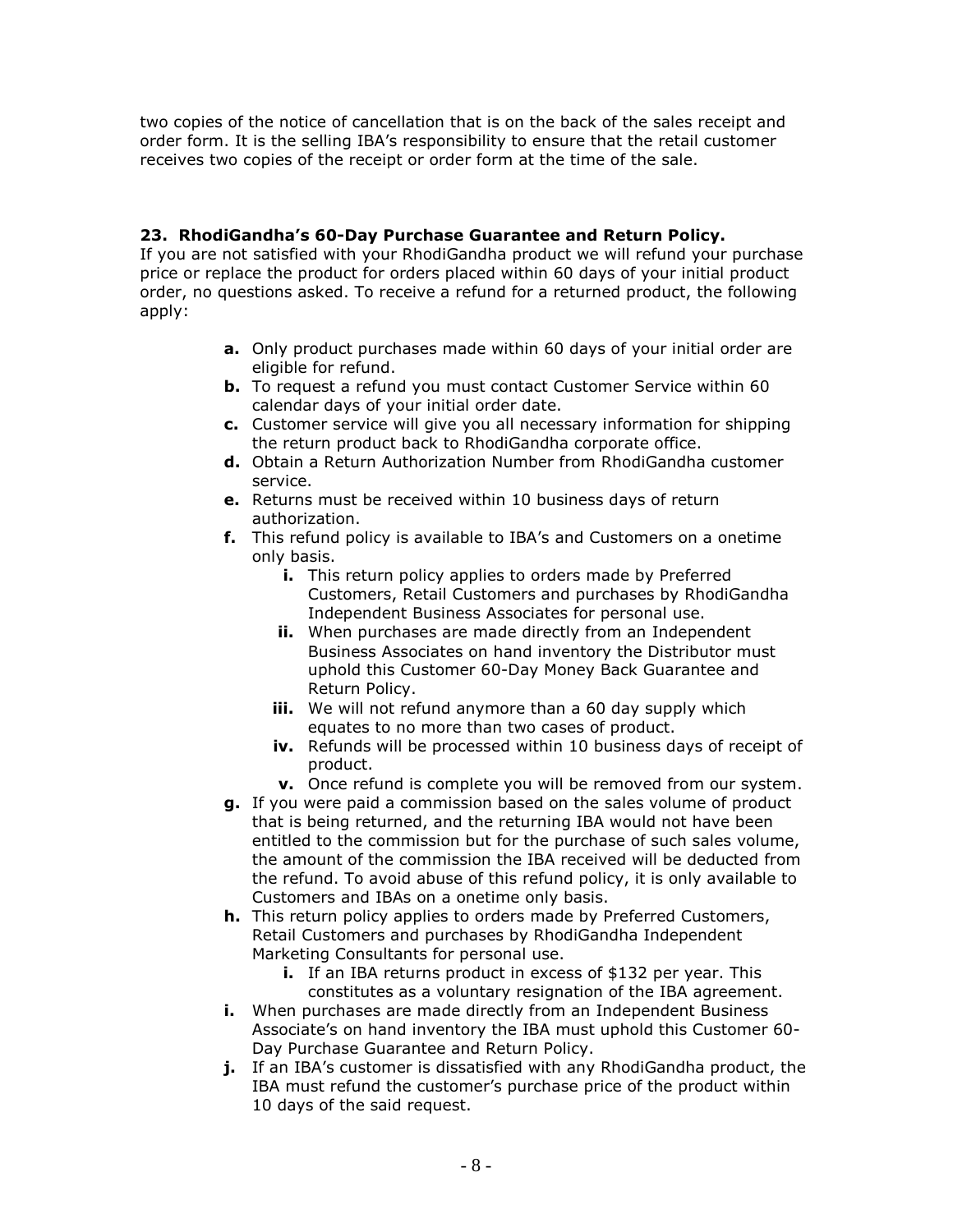- **k.** When product is sold from an IBAs on hand inventory directly to the customer and the customer returns the product to the IBA, the company will replace up to two cases to the IBA under the following conditions:
	- **i.** The IBA presents to the Company a signed statement from the Retail Customer returning the product stating reason for return.
	- **ii.** IBA presents to the Company a copy of the original receipt of sale to the Retail Customer.
	- **iii.** IBA presents to The Company the name and address of the Retail Customer.
	- **iv.** Refunds for such returns are not issued, the company will replace product only.

#### **24. Commissions and Bonus Payments**

Commission will be paid on a weekly basis to all IBA that met all qualifications according to the compensation plan. The commission payment will be loaded onto the company Pay Card every Friday. In the event that the Friday is a holiday the commission will be loaded on the day prior. A Pay Card will be issued to all qualified IBAs that earn commissions the Pay Card will be issued the first time an IBA qualifies for a commission payment.

#### **25. Commission Clawbacks, Debits, and Chargeback's.**

- **a.** Should an IBA wish to return the product of a qualifying order from a previous month, any commissions or bonuses the IBA received as a result of the qualifying volume (including rank advancement) will be "charged back" and appear as a debit on his next commission report and every subsequent commission report until the commission is repaid. If the IBA is terminating his or her RhodiGandha business, the amount of the commission will be deducted from the refund.
- **b.** Any commissions or bonus paid to an IBA's sponsor or an IBA's upline on returned product volume will be debited from the IBA and the upline beneficiaries' accounts. A "chargeback" transaction will appear as a debit on the next commission report.
- **c.** If the Company has given a refund for which the IBA has been paid commission to the sale, the IBA may be required, at the Company's option, to return any applicable commission received. The Company may, at its option deduct the commission from the refund.

#### **26. Selling within Sales organization.**

The IBA shall not directly or indirectly sell non-company products or in any way, either directly or indirectly promote products or marketing opportunities of other companies to other Company IBAs, other than your personally sponsored IBAs. In addition, admissible promotion to designated personally sponsored IBAs may not take place at the time or location of any RhodiGandha opportunity meeting, conference call or Company-related activity.

#### **27. Confidentiality and Nondisclosure.**

On a periodic basis, the Company will supply data processing information and reports to the IBA, which will provide information to the IBA concerning the IBA's sales organization, product purchases, and product mix. The IBA agrees that such information is proprietary and confidential to the Company and is transmitted to the IBA in confidence. The IBA agrees that he or she will not disclose such information to any third party directly or indirectly, nor use the information to compete with the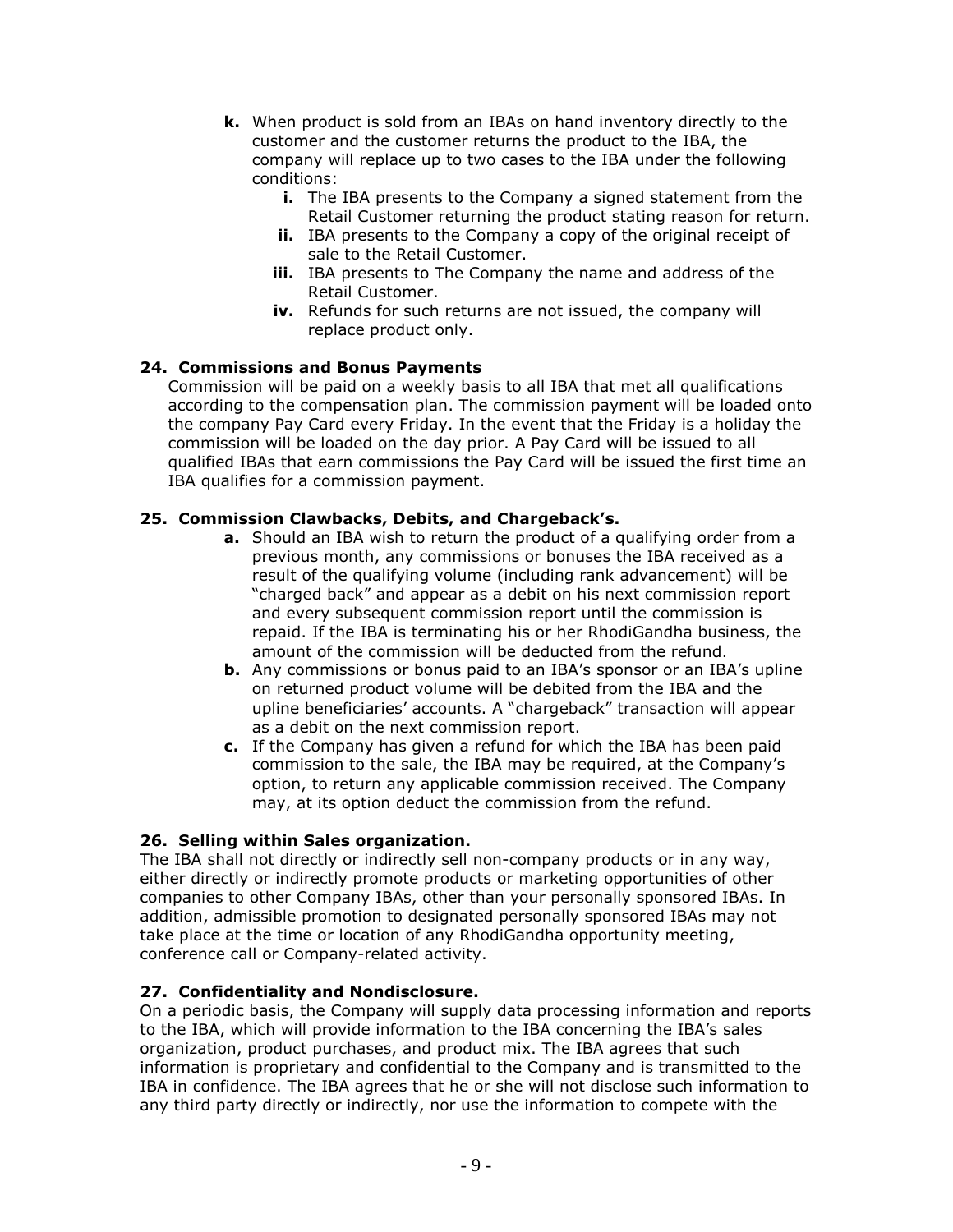Company directly or indirectly. The IBA and the Company agree that, but for this agreement of confidentiality and nondisclosure, the Company would not provide the above confidential information to the IBA.

#### **28. Manufacturers and Supplier Confidentiality.**

The Company's relationship with its manufacturers and suppliers are private and Therefore Associates are prohibited from contacting or visiting RhodiGandha manufacturers and suppliers.

#### **29. Death or Incapacity.**

Upon the death or incapacity of the IBA, his or her rights to bonuses and marketing position, together with IBA responsibilities, may pass to his or her successors in interest upon written application and approval by the Company. The successor IBA must fulfill all responsibilities of the IBA. As the Company will not divide commission checks among multiple parties and sales organizations cannot be divided, if there are multiple heirs involved, they must form a single business entity and designate one primary contact person. The Company will issue a single commission check to the entity during the commission pay cycle and it shall be the responsibility of the heirs to allocate the funds among themselves.

#### **30. Sale, Transfer, or Assignment of a Sales organization.**

An IBA may assign or transfer his or her business to another person by sale or bequest upon written consent of the Company. Sale, transfer, or assignment requires written application and approval by the Company. Approval will not be unreasonably withheld so long as there is not adverse impact on the marketing program or other IBAs. If an IBA wishes to sell or assign his or her sales organization, the following criteria must be met:

- **a.** Protection of the existing line of sponsorship must always be maintained so that the sales organization continues to be operated in that line of sponsorship.
- **b.** The buyer or transferee must become a qualified Company IBA. If the buyer is an existing IBA, he or she must first sell or terminate their first business and wait six calendar months before they are eligible to purchase the next business.
- **c.** Before the sale, transfer, or assignment can be finalized and approved by the Company, any debt obligations the selling IBA has with the Company must be satisfied. The purchaser of a sales organization shall be responsible for all acts or omissions of the seller in contravention of the Agreements for a period of 6 months after the date of the sale or transfer.
- **d.** The selling IBA must be in good standing and not in violation of any of the terms of the IBA Agreement in order to be eligible to sell, transfer, or assign a sales organization.
- **e.** Prior to selling the sales organization, the selling IBA must notify the Company of his or her intent to sell the Company business. No changes in line of sponsorship can result from the sale or transfer of a sales organization.

## **31. Right to Alter.**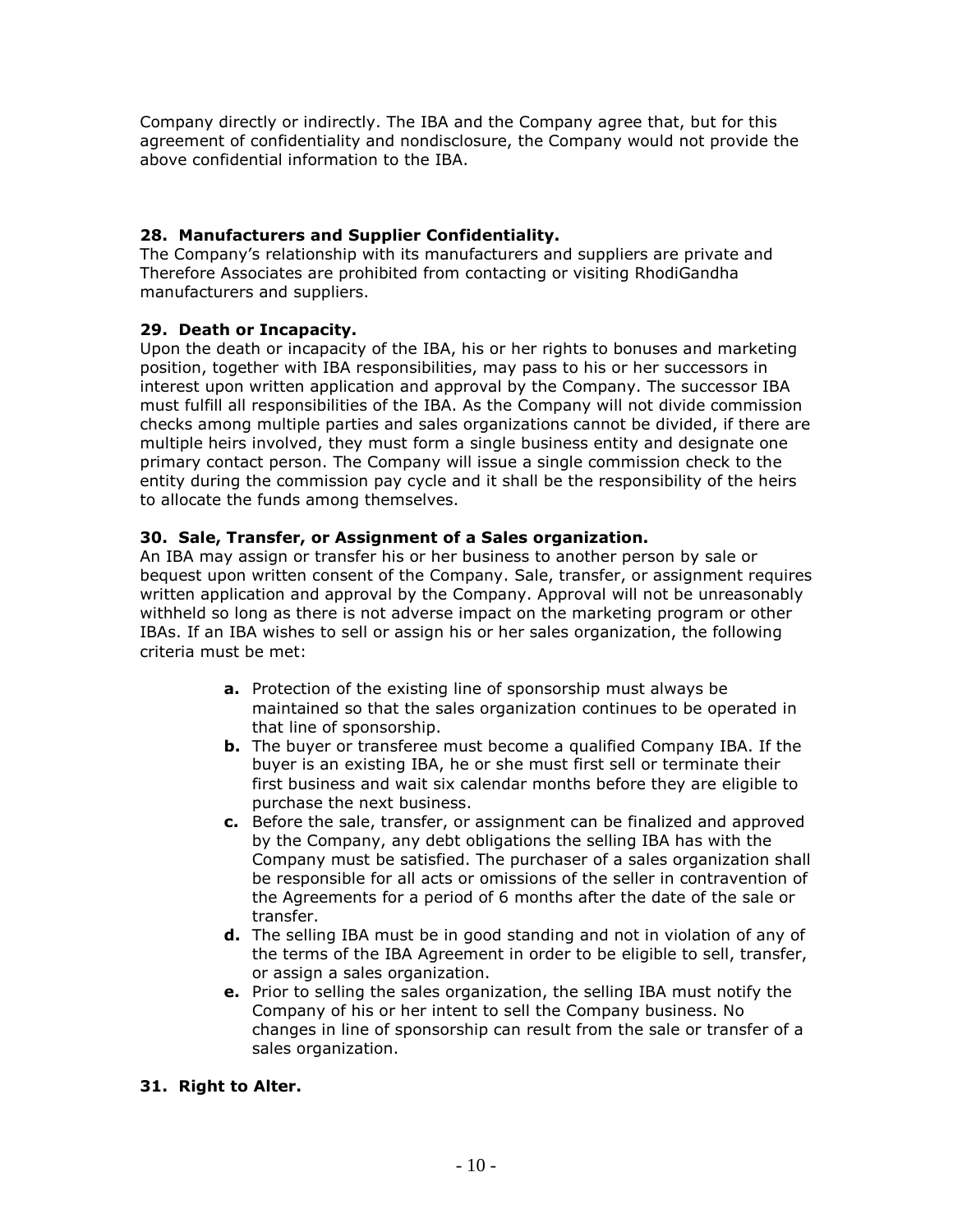The Company expressly reserves the right to alter or amend prices, rules and regulations, policies and procedures, and product availability and compensation plans. Upon notification by reasonable commercial means, including but not limited to mailing to the most recent address listed by the IBA, posting on the Company's website, email to IBAs at their email address of record, placing notice in the Company's newsletter, and/or placing notice in product orders, such amendments are automatically incorporated as part of the Agreement between the Company and the IBA. IBAs will be given 10 day's notice of any material amendments.

#### **32. Corporate and Partnership Guarantee for Owners.**

Although the Company has offered IBAs the opportunity to conduct their sales organizations as corporate or partnership entities, it is agreed that since the sales organization entity is under the control of its owners or principals, the actions of individual owners as they may affect the Company and the sales organization are also critical to the Company's business. Therefore, it is agreed that the actions of corporate shareholders, officers, directors, agents, or employees and the actions of partnership partners, agents, or employees that are in contravention of the Company's policies shall be attributable to the corporate or partnership entity.

#### **33. Disciplinary Actions.**

If an IBA is in violation of any policies and procedures, the IBA Agreement, or any illegal, fraudulent, deceptive, or unethical business conduct may result, at the Company's discretion and/or by the voting of the Charter Members, in one or more of the following disciplinary actions:

- **a.** Issuance of a written warning.
- **b.** Imposition of a fine, which may be imposed immediately or withheld from future commission checks.
- **c.** Reassignment of all or part of an IBA's organization.
- **d.** Suspension, which may result in termination or reinstatement with conditions or restrictions.
- **e.** Termination of the IBA.

#### **34. Termination of Sales organization.**

The Company reserves the right by the will of the active Charter Members to terminate any sales organization at any time for violation of the provisions of the IBA Agreement, including the provisions of these policies and procedures in their current form or as they may be amended in the future, or for the violation of applicable laws and standards of fair dealing; such involuntary termination shall be made by the Company at its discretion. Upon an involuntary termination, the Company shall notify the IBA by mail at the latest address listed with the Company for the IBA. In the event of a termination, the terminated IBA agrees to immediately cease representing him/herself as an IBA of RhodiGandha.

#### **35. Termination.**

- **a.** When a decision is made to terminate an IBA, the Company will notify the IBA in writing of the termination, effective as of the date of the written notification. The termination notice will be sent by overnight delivery, certified mail, or other reasonable commercial means to the IBA's address on file with the Company.
- **b.** The IBA will have 15 days from the date of mailing of the certified letter in which to appeal the termination in writing. The IBA's appeal correspondence must be received by the Company within 20 days of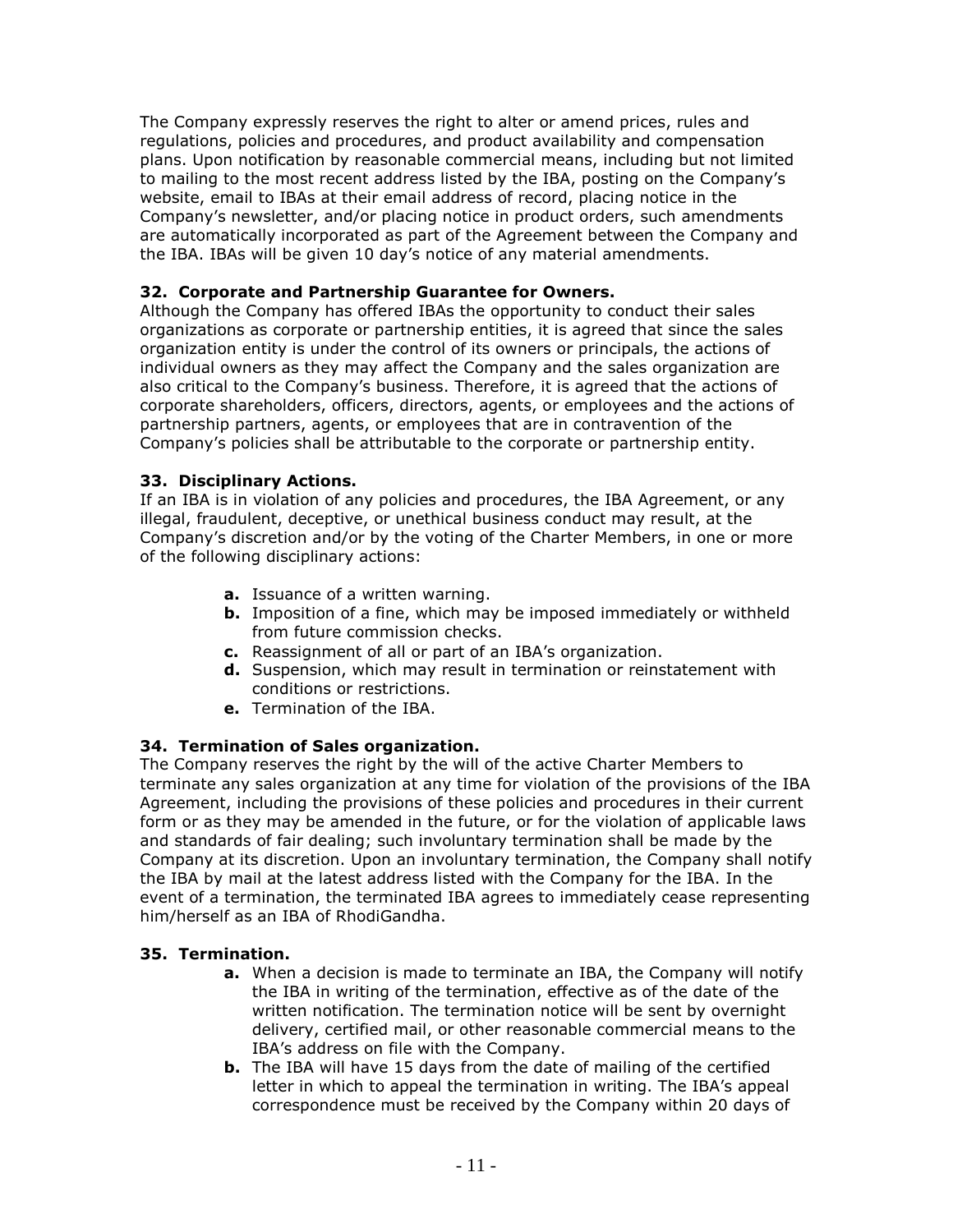the Company's termination letter. If the appeal is not received within the 20-day period, the termination will be automatically deemed final.

**c.** If an IBA files a timely appeal of termination, the Company will review and reconsider the termination, consider any other appropriate action, and notify the IBA of its decision. The decision of the Company will be final and subject to no further review. In the event the termination is not rescinded, the termination will be effective as of the date of the Company's original termination notice.

#### **36. Choice of Sponsor.**

All IBAs have the right to sponsor others. In addition, every person has the ultimate right to choose his/her own sponsor. If two IBAs should claim to be the sponsors of the same new IBA, the Company shall regard the first application received by the corporate home office as the deciding factor.

#### **37. Sponsor/Placement Next Day Corrections.**

Sponsorship and Placement errors made at the time of enrollment by internet or telephone can be corrected by submitting the following to the customer service department. Errors must be submitted within 72 hours from the time of enrollment.

- **a.** Processing fee of \$10.00 per correction.
- **b.** Next Day Correction Request Form sent by fax or email outlining the requested correction.
- **c.** RhodiGandha reviews and approves all requests on a case by case basis.
- **d.** Commissions paid up to the date of transfer will remain as paid.

#### **38. Transfer of Sponsorship and/or Placement.**

A transfer is rarely permitted to help maintain the integrity of sponsorship is absolutely mandatory for the success of the overall sales organization. Transfers will generally be approved in 4 circumstances only:

- **a.** In the case of unethical sponsoring by the original sponsor. In such cases, the Company will be the final authority. The unethical sponsoring practices must be reported to the Company within 30 days from the date of the enrollment.
- **b.** In cases of unethical sponsoring, the individual may be transferred with sales organization intact; in all other events, the individual alone is transferred without any sales organization and IBAs being removed from the original line of sponsorship.
- **c.** The IBA seeking to transfer to another sponsor and submits to RhodiGandha customer service department a signed change of placement/sponsor form for each of the 6 immediate upline sponsors based on the enrollment tree.
- **d.** The IBA that wishes to transfer sponsors must first resign as an IBA and ceases all business activity for a period of 6 calendar months and then reapply under the new sponsor.
- **e.** Occasionally one or more IBAs may contact the same prospect and a question may arise as to who has the sponsoring rights. The company will not mediate such disputes and will recognize as the sponsor the individual whose name appears on the application. The company reserves the right to consult with the applicant regarding the possibility of error. The company will then make a decision as to who is the correct sponsor.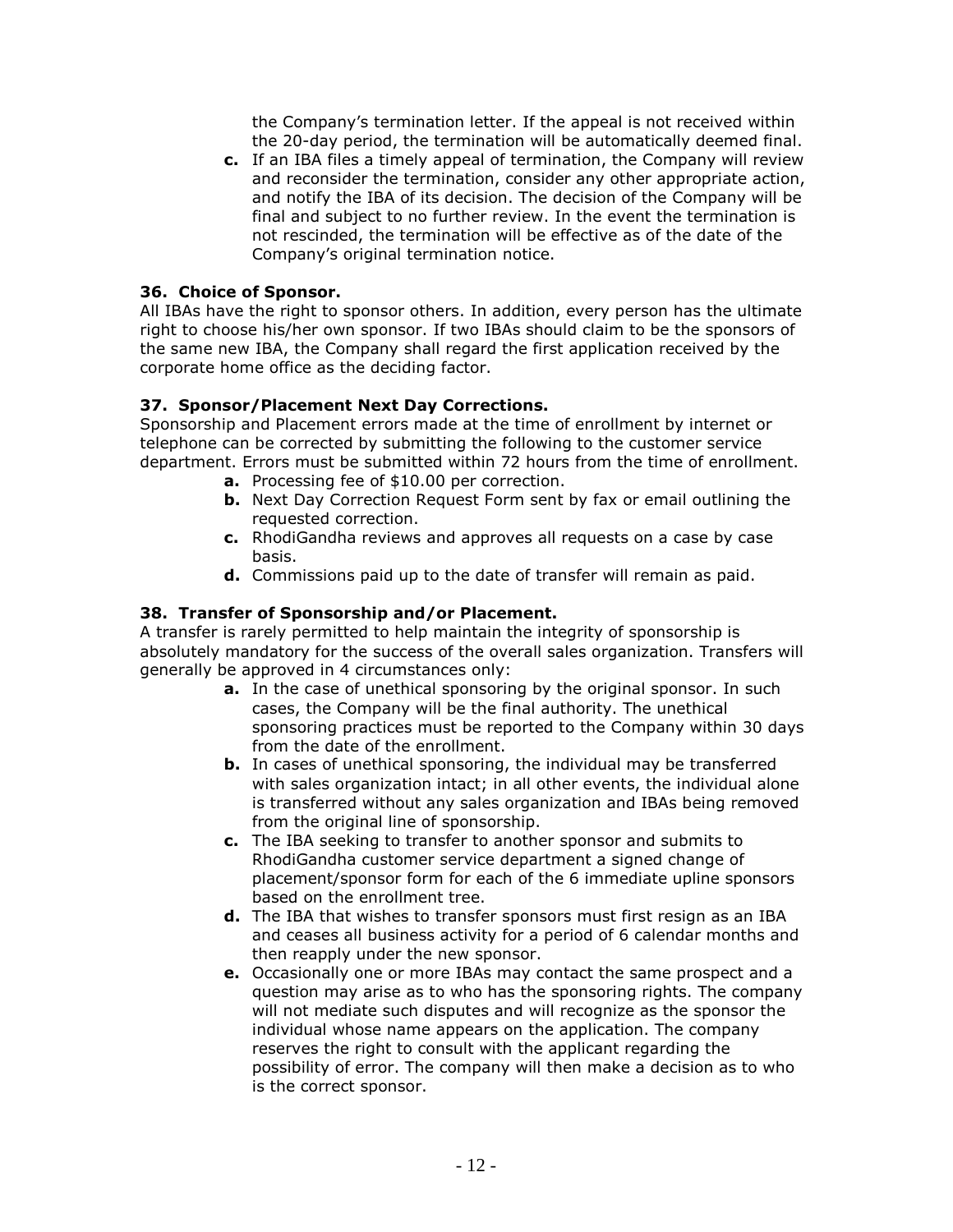- **f.** In cases wherein the appropriate sponsorship change procedures have not been followed, and a sales organization has been developed, the Company reserves the sole and exclusive right to determine the final disposition of the sales organization. Resolving conflicts over the proper placement of a sales organization that has developed under an IBA that has improperly switched sponsors is often extremely difficult. Therefore, **DISTRIBUTORS WAIVE ANY AND ALL CLAIMS AGAINST THE COMPANY THAT RELATE TO OR ARISE FROM THE COMPANY'S DECISION REGARDING THE DISPOSITION IF ANY SALES ORGANIZATION THAT DEVELOPS BELOW AN ORGANIZATION THAT HAS IMPROPERLY CHANGED LINES OF SPONSORSHIP**.
	- **i.** There is a \$35.00 processing fee for every transfer that is made.
	- ii. No changes will be allowed to an IBA that has reached the rank of executive director or greater.
	- **iii.** Only one transfer per IBA or PC is permitted.
	- **iv.** Commissions paid up to the date of transfer will remain as paid.

#### **39. Stockpiling or Pyramiding Prohibited.**

The Company encourages each IBA to keep accurate sales records. The program is based upon retail sales to the ultimate consumers; therefore, all forms of stockpiling, inventory loading, or pyramiding are prohibited. Products are offered to IBAs only for personal consumption and for resale to consumers.

#### **40. Income Claims.**

No income claims, income projections or income representations may be made to prospective IBAs. Any false, deceptive, or misleading claims regarding the Company's direct selling business opportunity or product\service are prohibited. In their enthusiasm, IBAs are occasionally tempted to represent hypothetical income figures based upon the inherent power of network marketing as actual income projections. This is counterproductive, since new IBAs may be quickly disappointed if their results are not as extensive or as rapid as a hypothetical model would suggest. The Company believes firmly that the income potential is great enough to be highly attractive in reality without resorting to artificial and unrealistic projections.

#### **41. Representation of Status.**

In all cases, any reference the IBA makes to him/herself must clearly set forth the IBA's independent status. For example, if the IBA has a business telephone, the telephone may not be listed under the Company's name or in any other manner that does not disclose the independent contractor status of the IBA.

#### **42. Newspaper Advertisements.**

Some IBAs use classified advertising in the newspapers to find prospects. The following rules apply:

- **a.** No advertisement may imply that a "job" or "position" is available.
- **b.** No specific income can be promised.
- **c.** Advertisements must not contain any misleading facts or distortions of the Company's network marketing or direct selling business opportunity or product line.

#### **43. Business Cards and Stationery.**